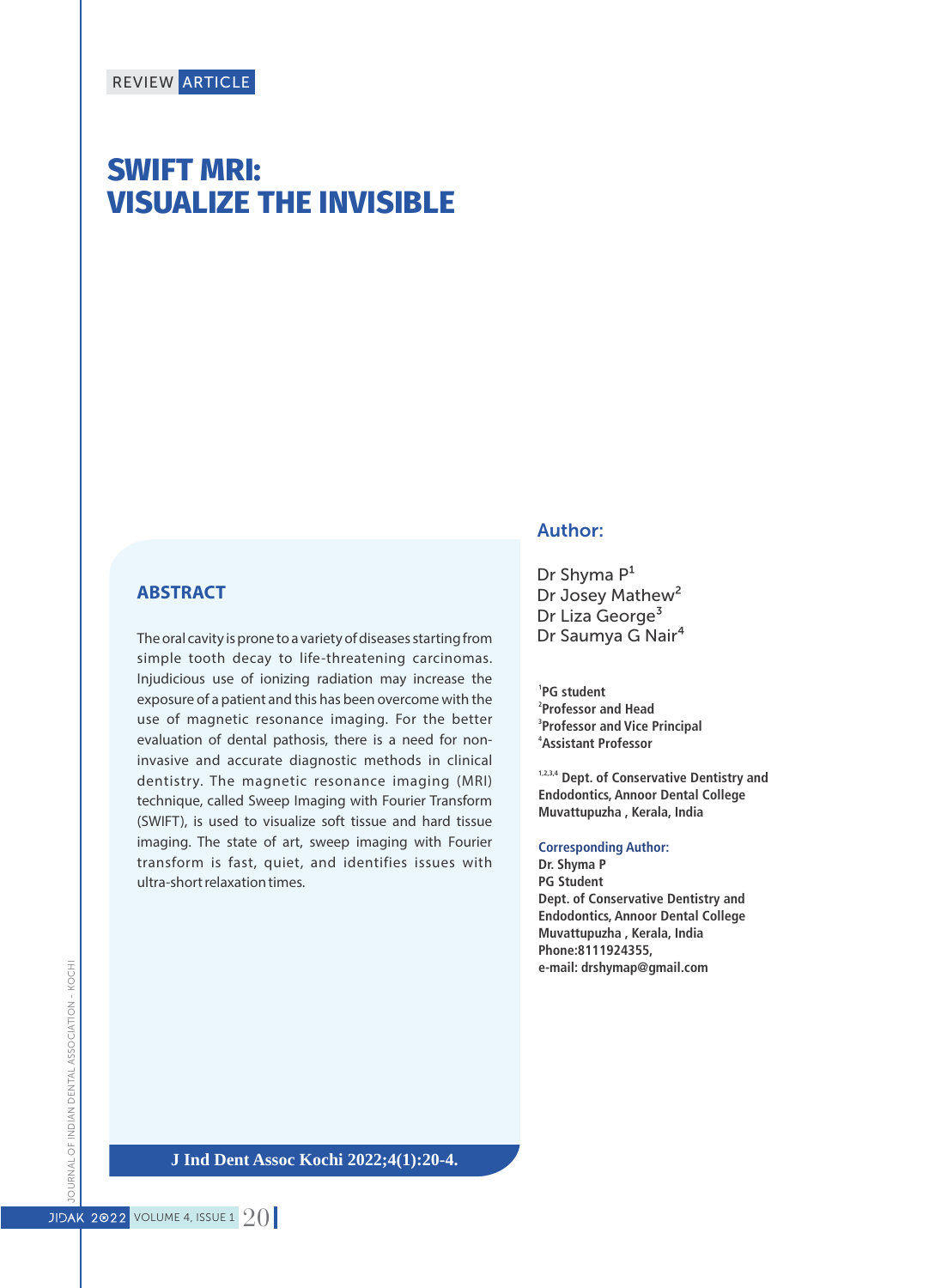#### **INTRODUCTION**

Diagnostic imaging in dentistry depends mostly on x-ray–based techniques that carry some risks and limitations such as exposure to ionizing radiation and its associated increased risk of cancer and the inability to visualize the pulpal tissue.<sup>1</sup> Three dimensional diagnostic imaging like cone beam computed tomography (CBCT) imaging system is more likely to increase in the field of endodontics.<sup>1,2</sup> However, besides exposure to radiation, such systems cannot simultaneously image calcified and noncalcified dental tissues, which is a significant limitation, particularly as regenerative endodontic procedures become more common in clinical practice.<sup>3</sup>

In a recent review of parameters used in diagnostic testing for assessing pulpal and periapical tissues, the following conclusion was highlighted: ''diagnosis of dental pulp diseases suffers from the operator's inability to test/or image that tissue directly because of its location within a relatively hard tissue, dentin".<sup>1,2</sup> This review also outlined technical advances underway to address these limitations but did not include magnetic resonance imaging (MRI) techniques. This is justified because of the technical challenges with this diagnostic technique that severely inhibit endodontic application at this time, which is likely the reason behind the paucity of research on the topic.<sup>3,4</sup>

Diagnosing and monitoring disease in soft tissues without using ionizing radiation non invasively, MRI has become an indispensable tool. In biological tissues, the MRI signals measured arise from the spinning magnetic moments of the hydrogen nuclei in water molecules (hereafter called ''water signal'' or "signal").<sup>4</sup> The water signal is detectable after a radiofrequency (RF) pulse is applied, which causes the nuclear spins to resonate in the strong static magnetic field. Due to the high mineral content; minerals occupy 50% of a tooth's dentin and 90% of its enamel by volume, with water and proteins occupying the rest, conventional MRI cannot easily visualize teeth.

Also, because the water signal has a highly restricted molecular motion within these densely mineralized tissues, the signal decays very quickly after RF excitation.<sup>6,7</sup> The time constant describing the signal's free induction decay (FID) is known as the transverse relaxation time (T2). The FID of mineralized dental tissue has multiple components, with a mean T2 of about 200 microseconds for the 7 dentin and 60 microseconds for the enamel. These time intervals are less than those needed for conventional MRI pulse sequences to accomplish spatial encoding with pulsed magnetic field gradients, which typically requires more than 1 millisecond.<sup>7,8</sup> In other words, the signal from mineralized dental tissues decays before MRI signal digitization occurs, resulting in MRI images with little or no image intensity (black zone).<sup>9</sup> Consequently, conventional MRI techniques in dentistry have been restricted to imaging pulp, attached periodontal membrane, and other surrounding soft tissues or have required indirect imaging of enamel and dentin through contrast produced by MRI-visible medium. Clinical dentistry is in need of non-invasive and accurate diagnostic methods to better evaluate dental pathosis.<sup>10</sup> The purpose of this work is to assess the feasibility of a recently developed magnetic resonance imaging (MRI) technique, called Sweep Imaging with Fourier Transform (SWIFT), to visualize dental tissues.

## Principle of SWIFT

The key innovation of SWIFT is the simultaneous signal acquisition and time-shared excitation which is acquired by inserting gaps into an FM pulse. An MRI image is acquired through the spinning magnetic moments of hydrogen molecules that are present in tissues as water molecules.<sup>10</sup>

A radiofrequency is then applied to detect the signals causing the spins to resonate in the strong magnetic field. Transverse relaxation time (T2) is the time constant used to describe the signals' free induction decay (FID).The FID value of enamel and dentin has multiple components with a mean T2 of 200 µs for dentin and 60 µs for enamel which is very short when compared to the time interval needed for the standard MRI to acquire spacial encoding with pulsed magnetic field gradients which is typically more than 1 ms.10 Solid-state MRI techniques such as single-point imaging and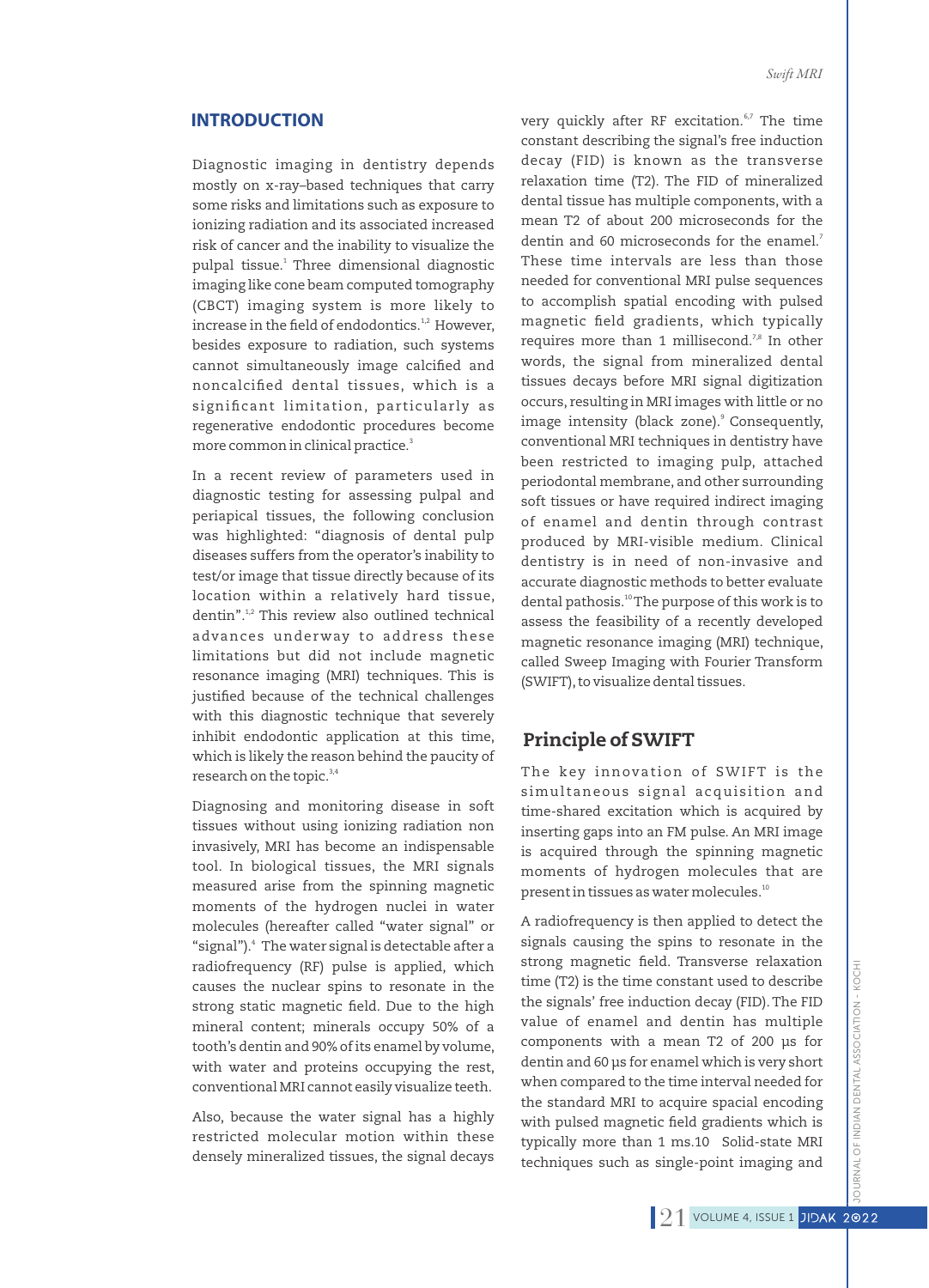stray field imaging techniques are used in imaging mineralized structures."<sup>R</sup>apid acquisition with relaxation enhancement and echo-planar imaging are the multi-echo imaging methods used for the rapid acquisition of data. However, these methods depend on tissues with relatively long T2 for multiple data acquisition.

SWIFT is an advanced imaging technique that overcomes most of these difficulties in detecting fast relaxing signals by using low peak amplitude and also is feasible for in vivo studies<sup>10</sup>

The basic principle involved in SWIFT is the simultaneous excitation and signal acquisition in a time-shared mode which is achieved in a field gradient by inserting gaps into an  $FM.^{11,12}$ With simultaneous RF excitation and signal acquisition, SWIFT obtains signals from densely calcified tissues that have fast decaying signals, produces less distortion in the presence of materials that have magnetic susceptibility, and is less sensitive to motion artefacts, overcoming three significant barriers inhibiting MRI use for dental applications.

Unlike "adiabetic pulse" in which the carrier frequency during the pulse varies with time, SWIFT uses a frequency where the power is dropped thereby producing a small tip angle for spin excitation.<sup>13</sup> The transmitter and the receiver are alternatively switched on and off with only 1-2 µs of signal acquisition delay in between them. This allows efficient imaging of tissues with a short T2 value. $11,12$  The repetition time TR is accordingly comparable with the pulse length resulting in a shorter acquisition time. This gapped FM pulse is applied

repeatedly in the magnetic field changing its orientation with each TR in a stepwise manner resulting in almost continuous gradients with low stress and relatively quiet operation.<sup>13</sup>

SWIFT can simultaneously image both hard and soft dental tissues with high resolution in short enough scanning times to be practical for  $\chi$  clinical applications. $^{12}$  With SWIFT, minute details not observed with currently available clinical imaging techniques can be visualized within three dimensions without the use of ionizing radiation. Also, at present, there does not seem to be an acceptable method for in vivo evaluation of the contribution accessory canals, filled or unfilled, have on the outcome of endodontic treatment, which is a clinical issue that may also be able to be addressed with the development of dental MRI.<sup>12</sup> Moreover, SWIFTbased MRI has the potential to precisely determine the extent of carious lesions and simultaneously assess pulpal tissue, which would be an important step toward being able to distinguish between reversible and irreversible pulpitis.

#### Applications

#### Tooth anatomy and dental caries

Applications of MRI in imaging teeth are broadly classified into hard tissue imaging and soft tissue imaging.<sup>13</sup> Hard tissue imaging, in particular, remains challenging because of less water content in enamel and dentin and the T2 relaxation times of water in these tubules are very short. Studies have shown that imaging teeth with SWIFT, which helps in acquiring such ultra-short T2 relaxation times, not only

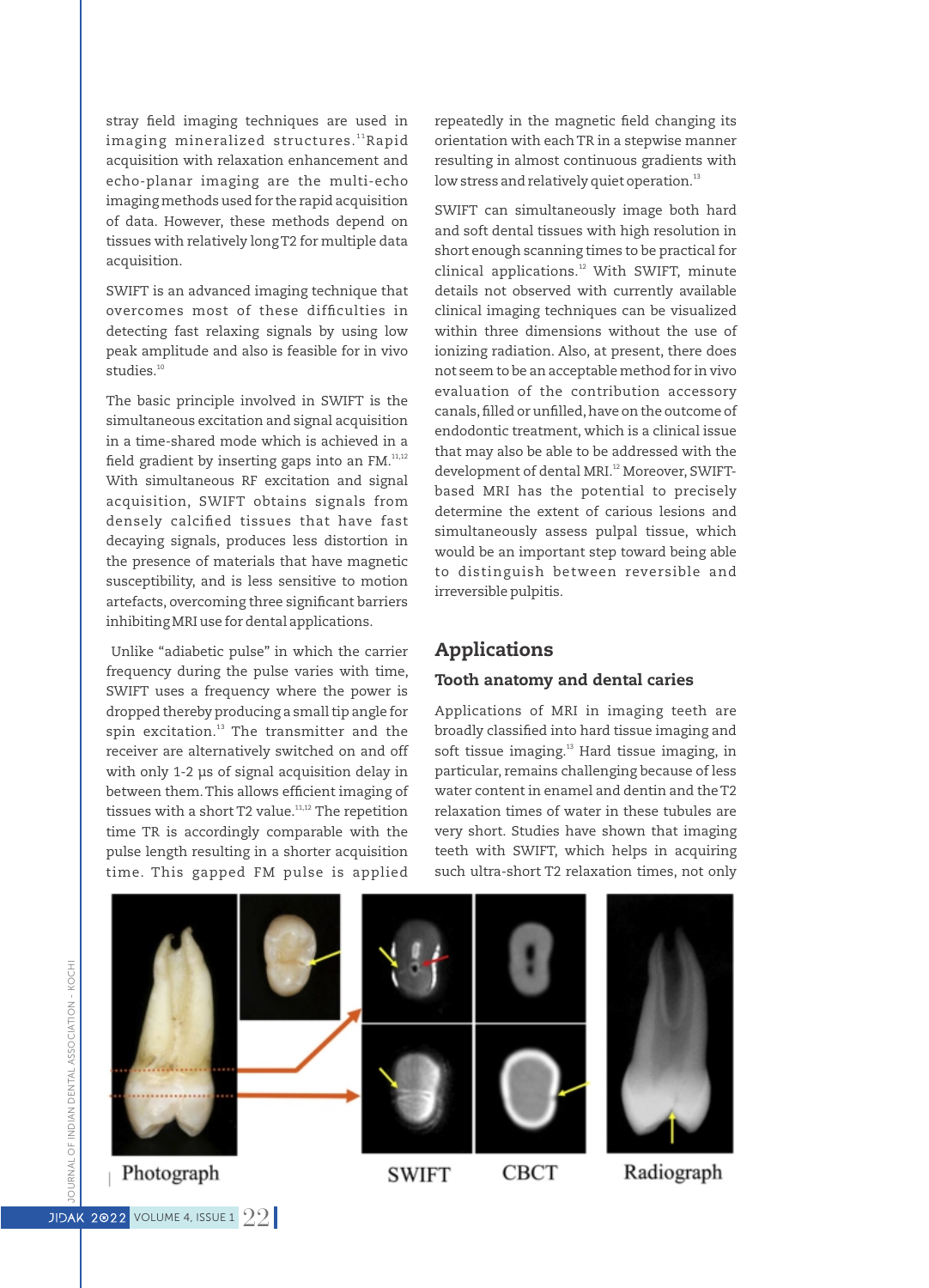gives well-resolved tooth anatomy, delineating enamel, dentin and pulp but also detects early carious lesions.<sup>14</sup> It clearly demarcates the extent of demineralization which is not acquired by any of the radiographic methods. The relative variation in the intensities of enamel, dentin and pulp is in the order of 10:35:100 owing to the amount of water (8:20:100) in these structures, respectively.15 The finest details of the tooth-like accessory canals are identified with help of SWIFT images which are not visualized by standard radiographic techniques.

## Restorations and calcifications in pulp

Composite restorations are generally demarcated as radiopaque or radiolucent as they contain varying amounts of minerals or heavy metals. Hence, conventional radiographic methods have difficulty in detecting recurrent caries when present adjacent to the radiolucent restoration or when present in the gingival margins of the restoration.<sup>15</sup> Fortunately, the composite resin materials exhibit short T2 relaxation times and hence easily be detected on swift images.<sup>16</sup> It also helps in demarcating reparative dentin which is formed as a result of past lesions thereby reducing the misconception of existing recurrent caries and multiple restorations. Moreover, in contrast to CBCT images, the presence of restorative materials does not seem to cause image distortion in SWIFT.

#### Detect microcracks in teeth

Detection of microcracks in teeth is mainly done by visual findings in conjunction with other methods such as transillumination, magnification, or using dyes.<sup>17</sup> These methods lack the ability to determine the exact extent and detect the cracks that are within the roots or are apical to restorations. SWIFT MR image helps in visualizing cracks which are as small as 20 µm as the water content in the cracks results in a positive enhancement of the contrast and also have the advantage of minimum artefacts due to any adjoining restorations.<sup>18</sup>

## Detection of oral cancer

SWIFT MRI aids in the three-dimensional assessment of medullary and cortical bones in the finest detail and also has the potential to detect mandibular invasion, and the results were found to be in excellent qualitative agreement with histopathological findings.

## Implantology

Taking the advantage of SWIFT MR imaging which helps in imaging ultra-short relaxation times of hard tissues such as bone not only aids in accurately visualizing the density of the bone during the initial planning of implant placement but also helps in assessing the success of implant placements.<sup>19</sup>

## Advantages of swift over standard MRI

SWIFT has the advantage of not only acquiring the images of tissues with ultra-short T2 relaxation times but also is fast, avoiding associated delays of refocusing pulses and time required for an excitation pulse.<sup>20</sup> It demonstrates little or no motion artefacts because it does not have echo time and less distortion due to dental restorations. It is quiet, uses TR in a stepwise manner, and hence can be used in patients with ligyrophobia. This technique is unique in imaging both hard and soft tissues simultaneously with high resolution detecting even minute pathological and anatomical abnormalities.<sup>21</sup>

## CONCLUSION

SWIFT imaging is a fast and newer imaging modality that offers simultaneous three-dimensional imaging of soft and hard tissues of the teeth without the use of ionizing radiation. This modality has many important applications in the field of dentistry with some powerful features such as its ability to visualize hard tissues such as enamel, dentin, and bone and offer a nearly silent operation reducing anxiety in claustrophobic patients.

Furthermore, it has the potential to image